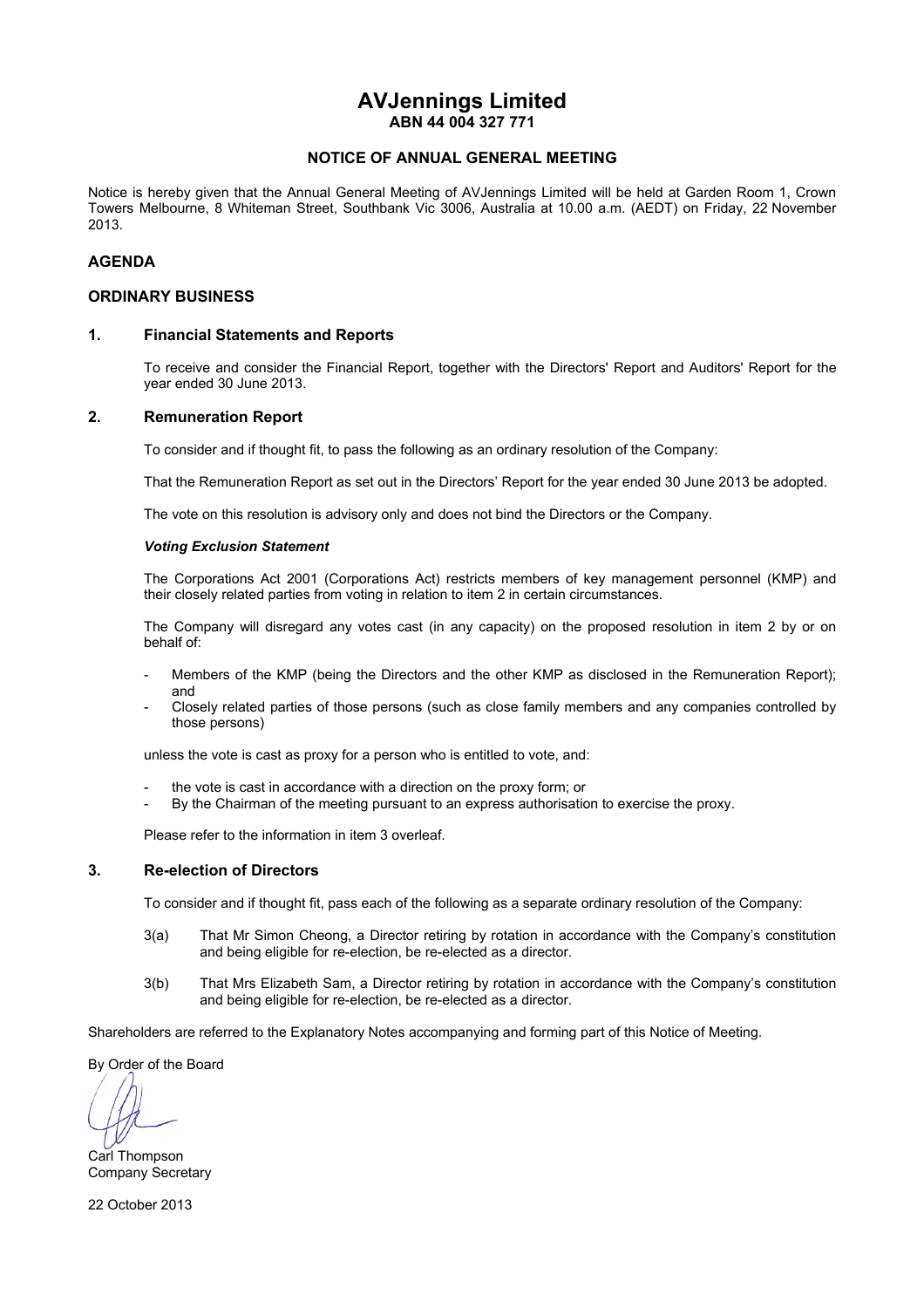The following information forms part of this Notice of Meeting.

### **1. Specified Time for Determining Voting Entitlements:**

For the purposes of the meeting, the Board has determined that shares will be taken to be held by the person who is the registered holder of the shares as at 7.00pm (AEDT) on Wednesday, 20 November 2013. Transactions registered after that time will be disregarded in determining entitlements to attend and vote at the meeting.

### 2. **Information on Proxies:**

A proxy form accompanies this notice.

Please note that a shareholder entitled to attend and vote at the meeting is entitled to appoint a proxy. The proxy may be an individual or a body corporate. A proxy need not be a shareholder of the Company.

A shareholder who is entitled to cast 2 or more votes may appoint 2 proxies and may specify the proportion or number of votes each proxy is appointed to exercise. If a shareholder appoints 2 proxies and the appointment does not specify the proportion or number of the shareholder's votes each proxy may exercise, each proxy may exercise half of the votes (disregarding fractions).

For an appointment of a proxy to be effective, the form appointing the proxy and, if the form is signed by the appointor's attorney, the authority under which the form is signed (or a certified copy of the authority) must be received at the following address or by facsimile or electronic means at least 48 hours prior to the meeting at which the proxy intends to vote:

- In Person: Share Registry Boardroom Pty Limited, Level 7, 207 Kent Street, Sydney NSW 2000, Australia
- By Mail: Using the enclosed reply paid envelope to Boardroom Pty Limited, GPO Box 3993, Sydney NSW 2001, Australia
- By facsimile: +61 2 9290 9655
- Online: at www.boardroomlimited.com.au/vote/avjenningsagm2013 by following the instructions given on the website (you will be taken to have signed your proxy form if you lodge it in accordance with the instructions given on the website)

### **3. Voting Exclusion:**

If a shareholder appoints a KMP (which includes each of the Directors) as proxy, the KMP will not be able to cast the shareholder's votes on item 2 unless the shareholder directs the KMP how to vote or the Chairman of the Meeting is the shareholder's proxy. If a shareholder appoints the Chairman of the Meeting as their proxy or the Chairman of the Meeting is appointed as the shareholder's proxy by default, and the shareholder does not mark a voting box for item 2, then by signing and returning the Proxy Form the shareholder will be expressly authorising the Chairman of the Meeting to exercise the proxy in respect of item 2 even though item 2 is connected with the remuneration of KMP, which includes the Chairman.

### **4. How the Chairman will vote available proxies:**

The Chairman of the meeting intends to vote all available proxies in favour of the resolutions set out in this Notice.

### **5. Default to the Chairman:**

Any directed proxies that are not voted on a poll at the meeting will automatically default to the Chairman of the meeting, who is required to vote proxies as directed.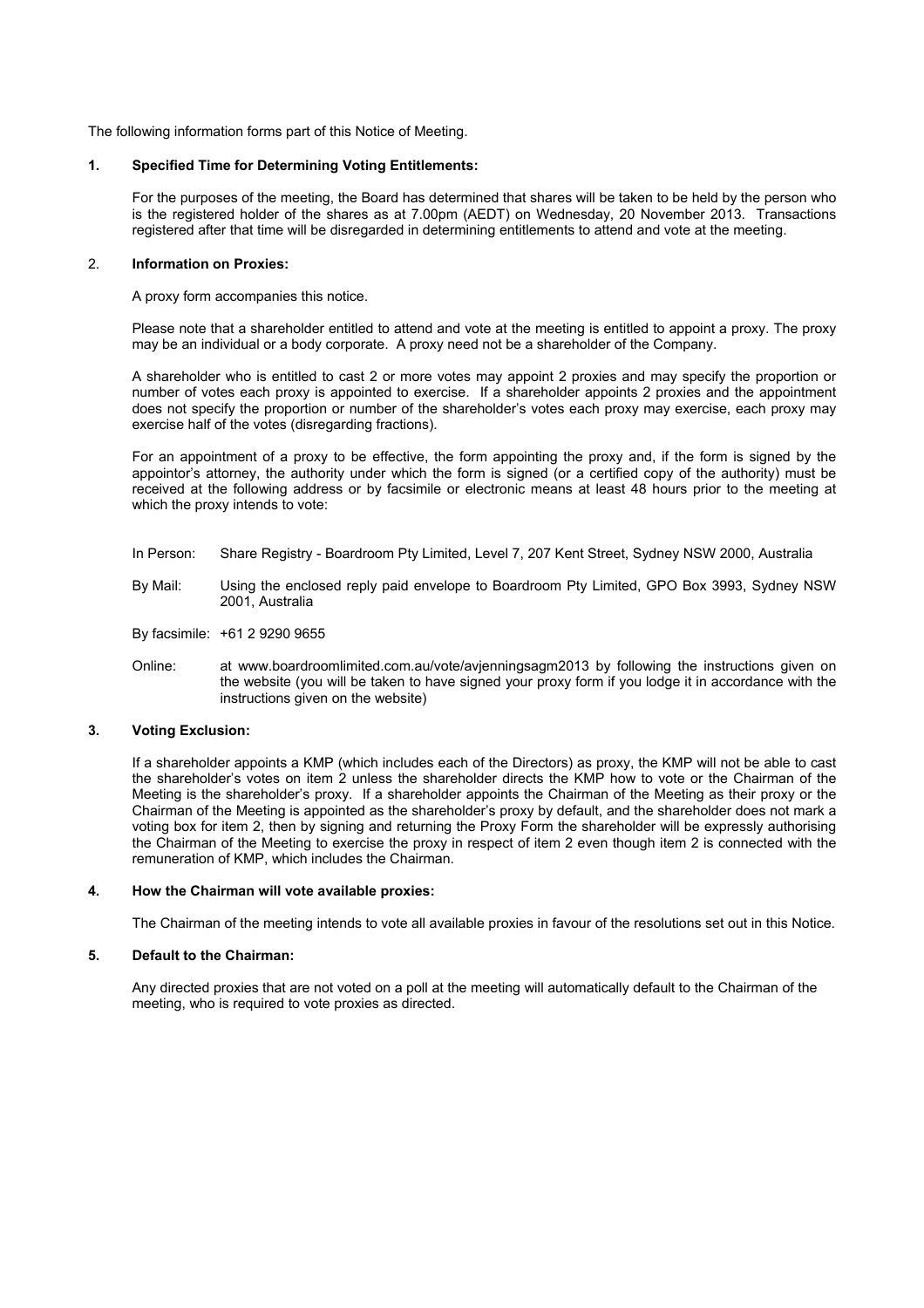# **EXPLANATORY NOTES ON RESOLUTIONS**

These Explanatory Notes are intended to provide shareholders of the Company with information on the resolutions contained in the accompanying Notice of Annual General Meeting. The Directors recommend that shareholders read these Explanatory Notes in full before making any decision in relation to the Resolutions.

### **Item 1**

### **Financial Statements and Reports**

The Australian Corporations Act 2001 (Corporations Act) requires the Company to lay its Financial Report and the reports of the Directors and Auditor for the last financial year before the Annual General Meeting.

No resolution is required for this item, but shareholders will be given the opportunity to ask questions and to make comments on the reports and the management and performance of the Company.

The Company's Auditor will be present at the meeting and shareholders will be given the opportunity to ask the Auditor questions about the conduct of the audit, the preparation and content of the Auditor's Report, the accounting policies adopted by the Company and the independence of the Auditor.

### **Item 2 Remuneration Report**

The Remuneration Report of the Company for the financial year ended 30 June 2013 is set out on pages 15 to 20 of the Company's 2013 Annual Report, which is also available on the Company's website at www.avjennings.com.au.

The Remuneration Report sets out the Company's remuneration arrangements for Directors and certain executives who constitute key management personnel.

The Chair of the meeting will allow a reasonable opportunity for shareholders to ask questions about, or make comments on, the Remuneration Report at the meeting. In addition, the Corporations Act 2001 requires that shareholders be asked to vote on the Remuneration Report. The Board recommends that shareholders vote in favour of the resolution.

Subject to the voting exclusion statement relating to this resolution as set out in the Notice of Meeting, the Chair of the meeting intends to vote undirected proxies in favour of the resolution.

The Corporations Act provides that the vote on this resolution is of an advisory nature only and does not bind the Company or its Directors.

### **Item 3 Re-Election of Directors**

### **(a)&(b) Re-Election of Directors Retiring by Rotation**

Two Directors, Mr Simon Cheong and Mrs Elizabeth Sam retire by rotation at this Annual General Meeting and seek re-election. A profile of each Director seeking re-election follows.

### **Simon Cheong** *B.Civ.Eng. MBA*

Chairman of the Board, Non-Executive Director

Mr Cheong is Chairman of the Board and has been a Director of the Company since 20 September 2001. He has over 30 years experience in real estate, banking and international finance. He currently serves as Chairman and Chief Executive Officer of SC Global Developments Pte Ltd. Mr Cheong has formerly held positions with Citibank (Singapore) as their Head of Real Estate Finance for Singapore as well as with Credit Suisse First Boston as a Director and Regional Real Estate Head for Asia (excluding Japan). In 1996, Mr Cheong established his own firm, SC Global Pte Ltd, a real estate and hotel advisory and direct investment group specialising in structuring large and complex transactions worldwide. He was elected President of the prestigious Real Estate Developers' Association of Singapore (REDAS) for 2 terms from 2007 till 2010. He served on the Board of the Institute of Real Estate Studies, National University of Singapore from 2008 to 2011 and was a board member of the Republic Polytechnic Board of Governors from 2008 to 2011. He was also a Council Member of the Singapore Business Federation, a position he held from 2007 - 2010. Mr Cheong is a resident of Singapore.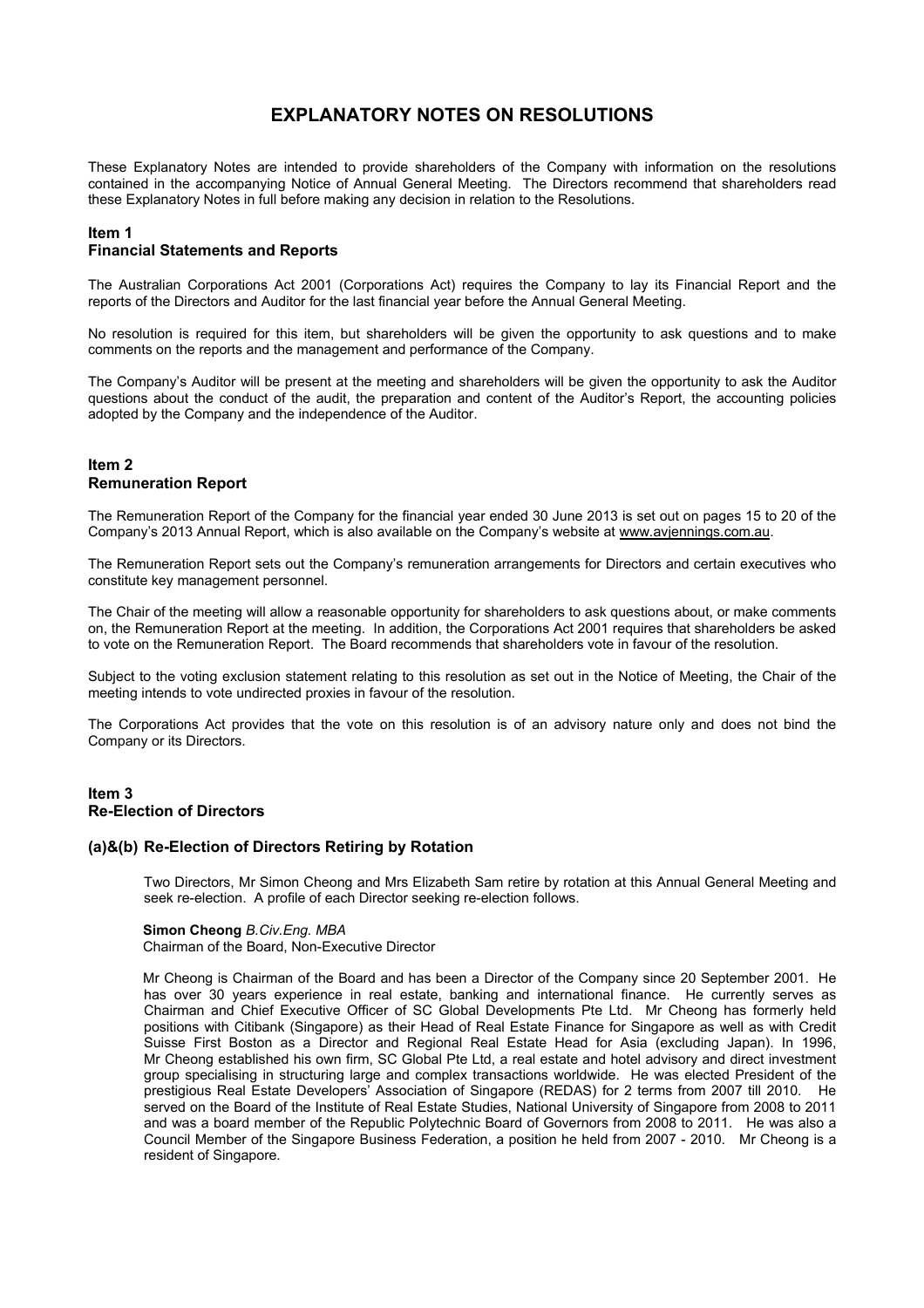Mr Cheong has been a valuable member of the Board and has made significant and constructive contributions to the Board and the Company during his years of service as a Director and Chairman of the Board. The other members of the Board unanimously support the re-election of Mr Cheong and recommend that shareholders vote in favour of the resolution.

**Elizabeth Sam** *B.A. Hons (Economics)*  Non-Executive Director

Mrs Sam has been a Director of AVJennings Limited since 20 September 2001 and is Chairman of the Nominations Committee and the Remuneration Committee and a member of the Audit Committee.

Mrs Sam has over 40 years experience in international banking and finance. She has served on numerous high level Singaporean government financial and banking review committees and was the Chairman of the International Monetary Exchange from 1987-1990 and 1993-1996. She is a Director of SC Global Developments Pte Ltd., the Company's major shareholder. Mrs Sam is a resident of Singapore.

Mrs Sam has been a valuable member of the Board and has made significant and constructive contributions to the Board and the Company during her years of service as a Director. The other members of the Board unanimously support the re-election of Mrs Sam and recommend that shareholders vote in favour of the resolution.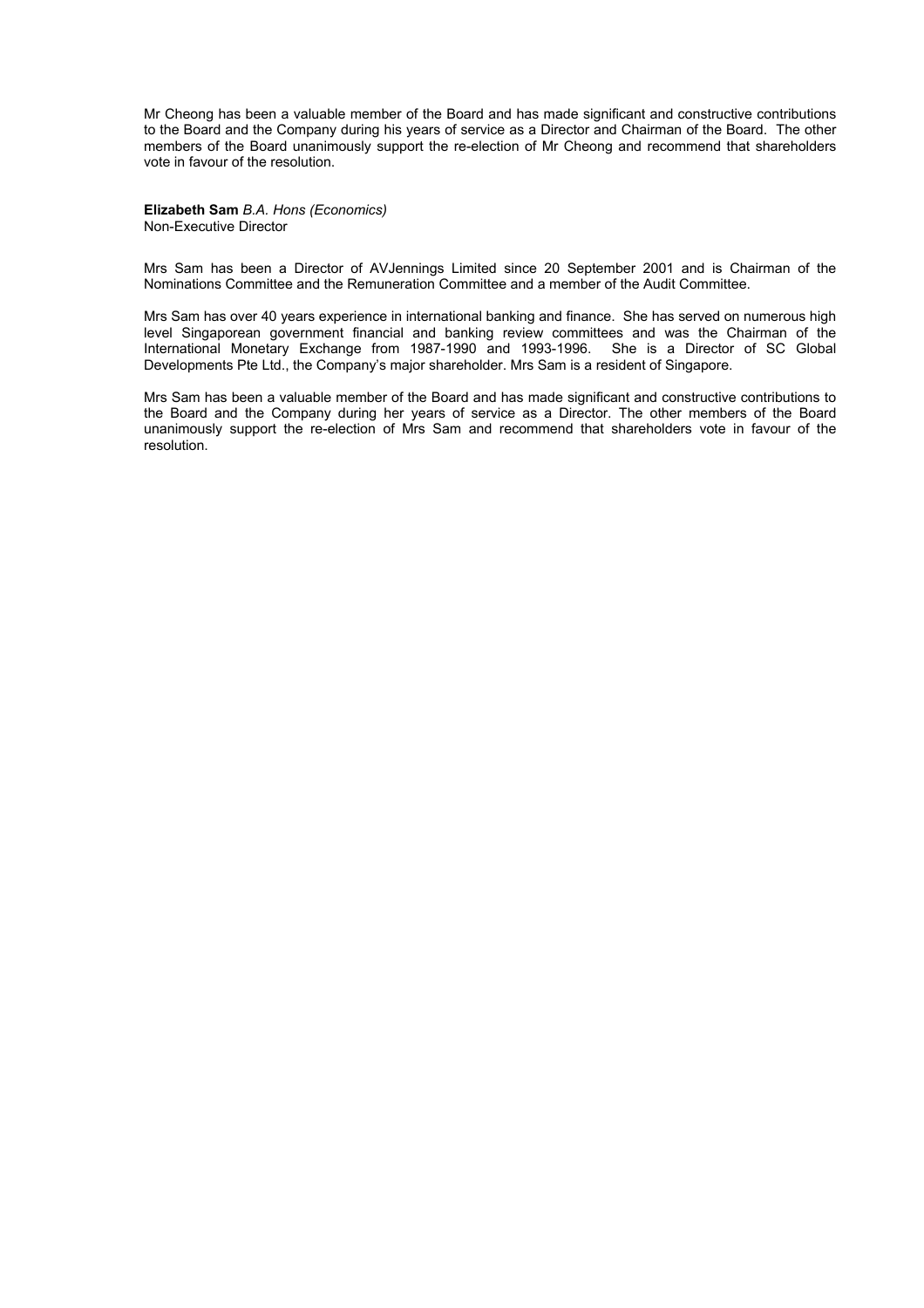# **AVJennings**

**All Correspondence to:** 

|   | <b>By Mail</b> | Boardroom Pty Limited<br>GPO Box 3993<br>Sydney NSW 2001 Australia |
|---|----------------|--------------------------------------------------------------------|
|   |                | Level 7, 207 Kent Street,<br>Sydney NSW 2000 Australia             |
| 昌 | By Fax:        | +61 2 9290 9655                                                    |
| ᆋ | Online:        | www.boardroomlimited.com.au                                        |
|   |                | <b>By Phone:</b> (within Australia) 1300 737 760                   |
|   |                | (outside Australia) +61 2 9290 9600                                |

# **YOUR VOTE IS IMPORTANT**

For your vote to be effective it must be recorded **before 10.00am (AEDT) on Wednesday 20th November 2013.** 

## **TO VOTE ONLINE**

**STEP 1: VISIT** www.boardroomlimited.com.au/vote/avienningsagm2013

### **STEP 2: Enter your holding/investment type:**

**STEP 3: Enter your Reference Number:** 

### **STEP 4: Enter your Voting Access Code:**

**PLEASE NOTE:** For security reasons it is important you keep the above information confidential.

### **TO VOTE BY COMPLETING THE PROXY FORM**

### **STEP 1 APPOINTMENT OF PROXY**

Indicate who you want to appoint as your Proxy.

If you wish to appoint the Chairman of the Meeting as your proxy, mark the box. If you wish to appoint someone other than the Chairman of the Meeting as your proxy please write the full name of that individual or body corporate. If you leave this section blank, or your named proxy does not attend the meeting, the Chairman of the Meeting will be your proxy. A proxy need not be a security holder of the company. Do not write the name of the issuer company or the registered securityholder in the space.

### **Appointment of a Second Proxy**

You are entitled to appoint up to two proxies to attend the meeting and vote. If you wish to appoint a second proxy, an additional Proxy Form may be obtained by contacting the company's securities registry or you may copy this form.

#### To appoint a second proxy you must:

(a) complete two Proxy Forms. On each Proxy Form state the percentage of your voting rights or the number of securities applicable to that form. If the appointments do not specify the percentage or number of votes that each proxy may exercise, each proxy may exercise half your votes. Fractions of votes will be disregarded. (b) return both forms together in the same envelope.

### **STEP 2 VOTING DIRECTIONS TO YOUR PROXY**

To direct your proxy how to vote, mark one of the boxes opposite each item of business. All your securities will be voted in accordance with such a direction unless you indicate only a portion of securities are to be voted on any item by inserting the percentage or number that you wish to vote in the appropriate box or boxes. If you do not mark any of the boxes on a given item, your proxy may vote as he or she chooses. If you mark more than one box on an item for all your securities your vote on that item will be invalid.

### **Proxy which is a Body Corporate**

Where a body corporate is appointed as your proxy, the representative of that body corporate attending the meeting must have provided an "Appointment of Corporate Representative" prior to admission. An Appointment of Corporate Representative form can be obtained from the company's securities registry.

### **STEP 3 SIGN THE FORM**

The form **must** be signed as follows:

**Individual:** This form is to be signed by the securityholder.

**Joint Holding**: where the holding is in more than one name, all the securityholders should sign.

Power of Attorney: to sign under a Power of Attorney, you must have already lodged it with the registry. Alternatively, attach a certified photocopy of the Power of Attorney to this form when you return it.

**Companies:** this form must be signed by a Director jointly with either another Director or a Company Secretary. Where the company has a Sole Director who is also the Sole Company Secretary, this form should be signed by that person. **Please indicate the office held by signing in the appropriate place.**

### **STEP 4 LODGEMENT**

Proxy forms (and any Power of Attorney under which it is signed) must be received no later than 48 hours before the commencement of the meeting, therefore by **10.00 am (AEDT) on Wednesday, 20th November 2013.** Any Proxy Form received after that time will not be valid for the scheduled meeting.

**Proxy forms may be lodged using the enclosed Reply Paid Envelope or:** 

| Online              | www.boardroomlimited.com.au/vote/avjenningsagm2013                  |  |  |
|---------------------|---------------------------------------------------------------------|--|--|
| 昌 By Fax            | + 61 2 9290 9655                                                    |  |  |
| $\boxtimes$ By Mail | Boardroom Pty Limited<br>GPO Box 3993.<br>Sydney NSW 2001 Australia |  |  |
| In Dessen           | $L$ and $7.207$ Kant Ctraot                                         |  |  |

**In Person** Level 7, 207 Kent Street, Sydney NSW 2000 Australia

### **Attending the Meeting**

If you wish to attend the meeting please bring this form with you to assist registration**.**